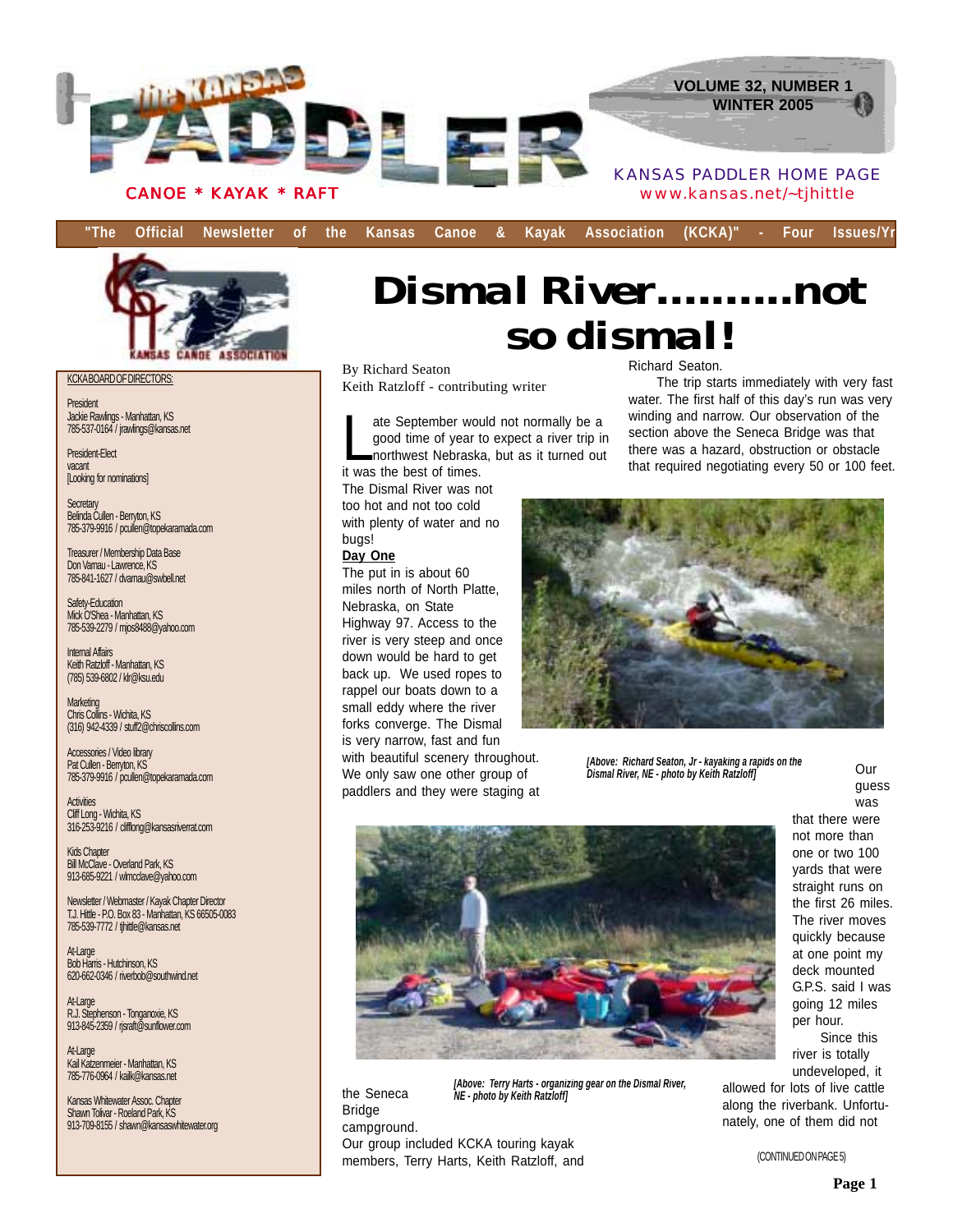### KCKA Annual Meeting & Kayak Chapter Party Saturday, January 22nd

#### By Jackie Rawlings

Happy New Year! Hopefully 2005 will be a happy and productive year for you, your families, and KCKA.

The KCKA Annual Meeting is set for Saturday, January 22<sup>nd,</sup> at our house, 700 Gillespie Drive, Manhattan, KS. Please put it on your calendar and plan to attend.

Directions can be found below. The Board meeting will be at 11:00 AM with the annual meeting set for 3:00 PM. Please plan to come and stay for the annual party.

BRING A SIDE DISH, salad or dessert. The KCKA will

provide pizza and soft drinks. Please BYOB. We will also be having our annual elections. Nominations for KCKA President include Jim Johnson and for KCKA President-Elect, Larry Storer. Additional nominations form the floor will be solicited at the Annual Meeting prior to voting.

You may also notice in the newsletter and on the KCKA website that a Kayak Chapter Workshop has been scheduled for the following Sunday morning, The workshop has a \$29/person fee to be paid to UFM for pool time and lifeguards. The date is January 23<sup>rd</sup> at the Kansas State University Natatorium. If you would like to stay

overnight in Manhattan, we have several members that have offered bed space. These are on a first-call basis. See the KCKA Trips Page or contact T.J. Hittle (785) 539-7772 for enrollment instructions and options for overnight accommodations.

In 2004, KCKA did increase its membership from 180 to 193 memberships. We are

happy with that but realize we need to do more to get the members to participate in the events. Of course, the fact that there was very little water this year in Kansas may explain the lack of participation. Some people just aren't

willing to drive 8-10 hours to float down a river. We did find a couple of scenic streams here in Kansas that always are floatable - the Neosho River above Council Grove Lake and Munker's Creek on the east side of

Council Grove Lake. No shuttle necessary. Both are beautiful and very enjoyable.

I have really been proud to be your KCKA President for two years. I want to stay involved and will as the Past President. As I have said many times, being out on the water in a canoe, kayak or raft, has provided me with some of my happiest and most memorable moments. I will continue to try to encourage others to have that experience. Thanks to all of you who have supported me as President. Without your help, my job would have been impossible. Thank you for all you do for the organization.

Directions:

(from the East off I-70 at Exit 313) Take Exit 313 off I-70. Travel north on Hwy 177 to Manhattan. Bear right as you cross the Kansas River bridge and exit right.

*"Thanks to all of you who have supported me as President. Without your help, my job would have been impossible. Thank you for all you do for the organization."*

Turn right onto Ft. Riley Blvd. Continue ~5 miles on Ft. Riley Blvd. Check your odometer to as you pass the stoplight & Holiday Inn Holidome on your right. Continue West exactly 1.0 mile past the Holiday Inn Holidome. As you reach the crest of the hill,

turn left (south) at the only intersection onto Davis drive. Turn left on Geneva. Turn left onto Gillespie Drive and continue to the last house on the right. My home-office is 700 Gillespie Dr. (785)539-7772. Look for a stone archway.

============================================= (from the West, off I-70 and Exit 303): Take Exit 303 off I-70 and turn north on K-18 towards Manhattan. Continue on K-18 for ~8 miles towards Manhattan. You will pass Stagg Hill Golf Course (just before you head up a large hill towards Manhattan). About 1 mile past the Stagg Hill Golf Course, you will come to the top of a hill. Turn right (south) onto Davis drive. Continue for 1/2 block and turn left (east) on Geneva Drive. Take Geneva Drive to Gillespie Drive. Turn left and immediately see the large stone archway on the right.

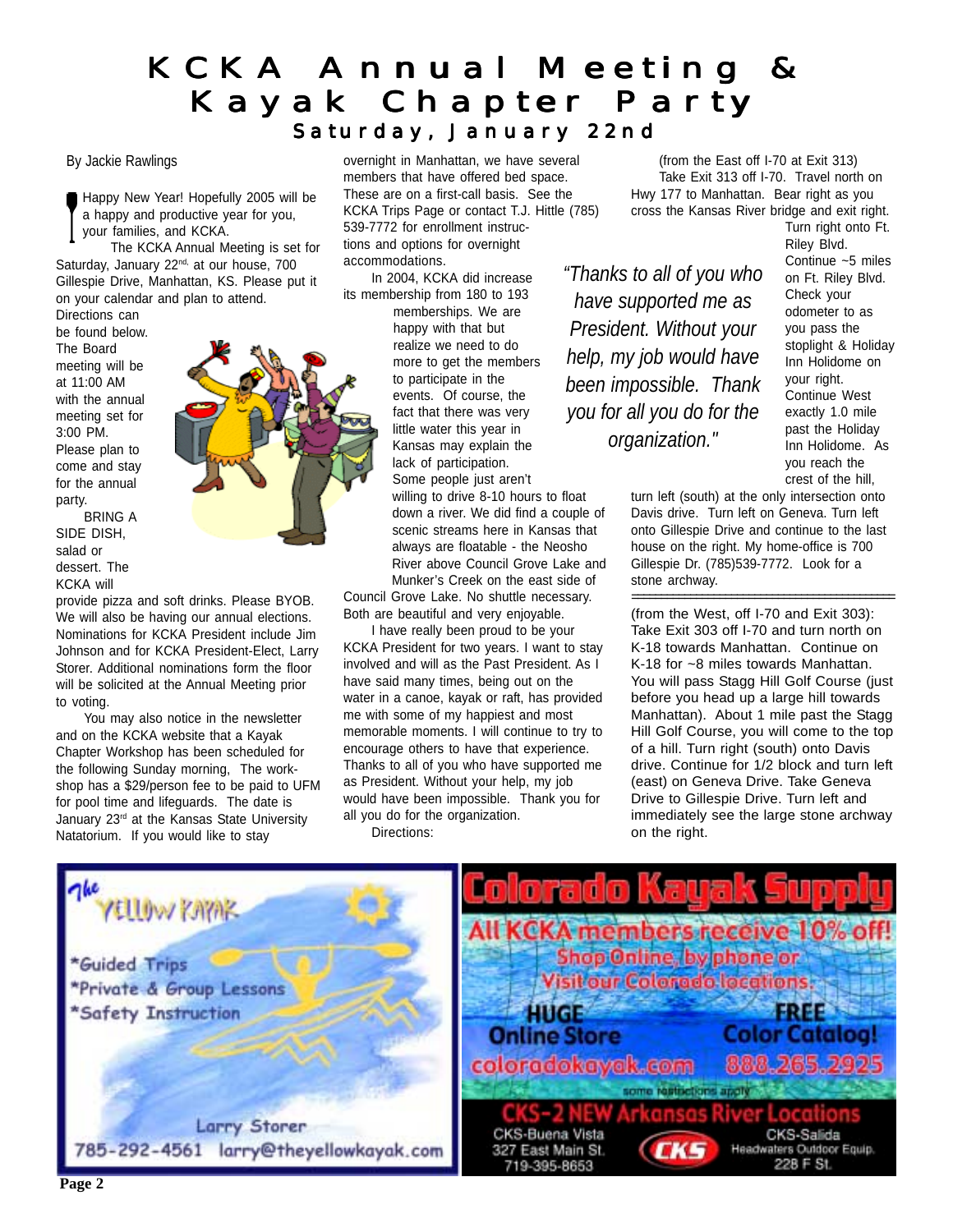

# **Activities Calendar**

"KCKA Members - we need your trips & events"



The KANSAS PADDLER Home Page contains the FULL trip and activities schedule. Some events dates & times may have changed or 12345678901234567890123456789012123456789012345678901234567890121234567 **1 1 7** *may not be listed in the KCKA Newsletter, so check it out at: www.kansas.net/~tjhittle/* 12345678901234567890123456789012123456789012345678901234567890121234567

#### **JANUARY**

Saturday, January 22, 2005 [Meeting] KCKA Board Meeting, Annual Meeting & Party. Board Meeting at 11:00 AM. Annual Meeting (All KCKA Members) and Party at 3:00 PM. TJ & Jackie's house in Manhattan, KS. See newsletter article.

**Sunday, January 23, 2005 [PSA][Indoor Training] Intermediate Kayak Chapter Workshop- KSU Natatorium, Manhattan, KS**. 8:30 AM - 12:00 PM. UFM Fee: \$29. Bring your own equipment. More Details on the KCKA website, Trips/Events Calendar

Sunday, January 30, 2005 [PSA][Indoor Training] Touring Kayaks: Rescue and Recoveries- KSU Natatorium, Manhattan, KS. Fundementals of tour kayaking plus assisted and self rescue techniques. Instructor: Larry Storer of The Yellow Kayak 785-292-4561. Enroll via UFM @ 785-539-8763. More Details on the KCKA website, Trips/Events Calendar

#### **FEBRUARY**

**Sunday, February 6, 2005. [Float Trip Flatwater][Class I][Day Trip] Kansas River Float, Manhattan to St. George.** Bring lunch and be prepared for cold weather. RSVP Mick O'Shea, mjos8488@yahoo.com, via e-mail for more information

Tuesday, February 15, 2005. [PSA][Indoor Training] Kayaking and Basic Padding Skills. 4 nights on Tuesday and Thursday evenings 7 – 10 PM. February 15, 17, 22 & 24. WSU Pool in Wichita, KS. \$50 for all four sessions. Equipment is furnished. Instructor: Jim Johnson. Enrollment is handled by the American Red Cross (316-268-0842) in Wichita.

Sunday, February 20, 2005 [Float Trip Flatwater][Class I][Day Trip] Eagle Float - Walnut River, Walnut Park to Grouse Creek. Meet 9:00 AM at Walnut Park just east of Arkansas City. RSVP: Cliff Long 316-253-9216. More Details on the KCKA website, Trips/Events Calendar

Sunday, February 20, 2005 [PSA][Indoor Training] Intermediate Kayak Chapter Workshop- KSU Natatorium, Manhattan, KS. 8:30 AM - 12:00 PM. UFM Fee: \$29. Bring your own equipment. More Details on the KCKA website, Trips/Events Calendar

Sunday, February 27, 2005 [PSA][Indoor Training] Touring Kayaks: Rescue and Recoveries- KSU Natatorium, Manhattan, KS. Fundamentals of kayak touring plus assisted and self rescue techniques. Instructor: Larry Storer of The Yellow Kayak 785-292-4561. Enroll via UFM @ 785-539-8763. More Details on the KCKA website, Trips/Events Calendar

#### **MARCH**

Sunday, March 13, 2005 [PSA][Indoor Training] Touring Kayaks: Rescue and Recoveries- KSU Natatorium, Manhattan, KS. Fundamentals of kayak touring plus assisted and self rescue techniques. Instructor: Larry Storer of The Yellow Kayak 785-292-4561. Enroll via UFM @ 785-539-8763. More Details on the KCKA website, Trips/Events Calendar Saturday, March 12-13, 2005 [Float Trip Flatwater][Class I-II][Base Camp] Current River or other suitable Ozark river. 9:00 AM shuttle on Saturday, 7:00 AM shuttle on Sunday. RSVP: Chris Collins 316-942-4339

#### **APRIL**

Saturday, April 9-10, 2005 [Training - Whitewater][Class II][Base Camp] Ozark Novice Whitewater. Whitewater equipment, clothing, some basic experience and instructor approval are required. Instructors will be on hand to teach eddy turns, surfing, rolls, etc. The Mulberry River near Ft. Smith AR is the most likely location for this training although the final decision will be based on water levels and weather. Novices should try to participate in both Ozark trips and then at least one of the Colorado novice trips. All whitewater paddlers are invited to join these trips and assist novices. RSVP: Chris Collins 316-942-4339

Saturday, April 23-24, 2005 [Float Trip Flatwater][Class I-II][River Camp] Buffalo National River or suitable Ozark river. RSVP: Chris Collins 316-942-4339 Friday, April 29-May 1, 2005 [PSA][Training - Whitewater][Class II][Base Camp] Arkansas Canoe Club's Whitewater School on the Mulberry River. See the Arkansas Canoe Club Website for details and enrollment.

#### **MAY**

Saturday, May 14-15, 2005 [Training - Whitewater][Class II][Base Camp] Ozark Novice Whitewater. Whitewater equipment, clothing, some basic experience and instructor approval are required. Instructors will be on hand to teach eddy turns, surfing, rolls, etc. The Mulberry River near Ft. Smith AR is the most likely location for this training although the final decision will be based on water levels and weather. Novices should try to participate in both Ozark trips and then at least one of the Colorado novice trips. All whitewater paddlers are invited to join these trips and assist novices. RSVP: Chris Collins 316-942-4339

Saturday, May 14-15, 2005 [Float Trip Flatwater][Class I][Base Camp] Arkansas River or suitable local area water. Base camp at Goat Ranch. RSVP: Bill Cather 316-522-4749 daytime. Saturday, May 28-29, 2005 [Float Trip Flatwater][Class HI][Base Camp] Jack's Fork or other suitable Ozark river. 9:00 AM shuttle on Saturday, 7:00 AM shuttle on Sunday. RSVP: Chris Collins 316-942-4339

#### KCA Outdoor Code, adopted April 26, 1975

As a Kansas Canoe Association Member, I profess to the following Code of Conduct:

I will at all times display respect for the land and water, treating the same as a valuable and finite natural resource

I am dedicated to the conservation of streams and rivers and to the protection of natural scenic land and water resources

I respect riparian landowner rights and will abide by the following rules:

- o I will secure or seek permission before entering private land with wheeled vehicles
- o I will not chase or harass livestock, leave gates open, cut fences, or in anyway vandalize private property
- o I will gain access to streams and rivers at public road bridges or will use private access with permission only
	- I will carry out and/or properly dispose of all my litter including litter left behind by others when possible

 I will respect all fishing and hunting laws and will not discharge firearms except where permitted by law and then only in a safe manner All camp fires will be properly attended and thoroughly extinguished after use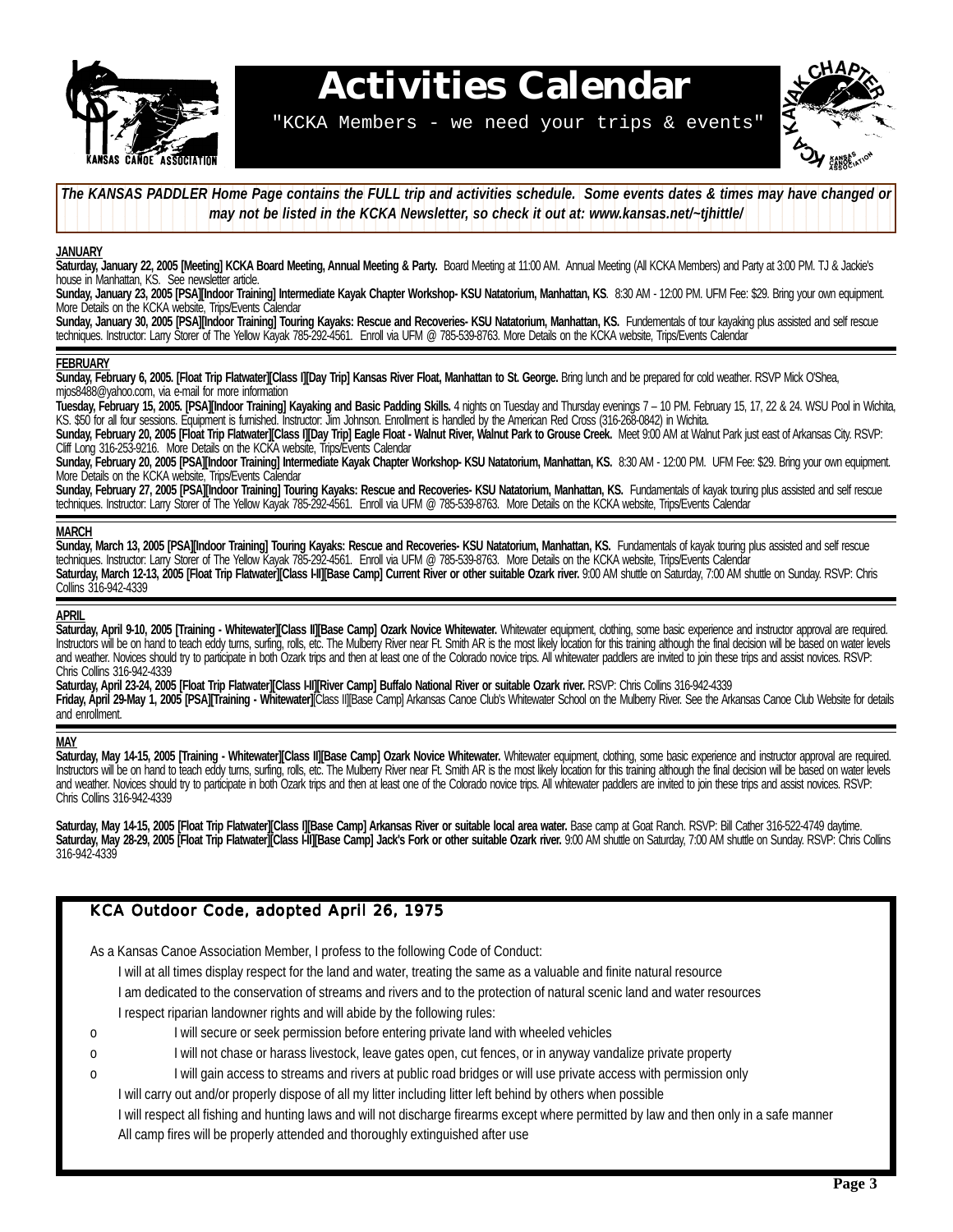### $KCKA 2005 = Photos \& ImageS$

**Contest Purpose:** KCKA would like to recognize our many amateur and professional photographers. Photos and digital images are needed to promote paddle sports and enjoyment of nature through paddling,

document pollution of some of our rivers and streams, and promote safe boating and safety training.



**Submission Deadline:** September 1, 2005 [Details to be announced]

**Prize:** Personal gratification will be the main prize. No monetary prizes will be granted. The KCKA Board may opt to revise this section. Winners will be published in our KCKA newsletter & website with photo credits.

**Categories & Themes:** [To be determined by the KCKA Board]

**Formats for each category:** [To be determined by the KCKA Board] Participants must be KCKA members at the

time of submission and at the time of judging. The judge or judges will be solicited from outside the KCKA membership.

### *Welcome New Members*

**Colorado Kayak Supply- Earl Richmond-Buena Vista, CO (Associate Member)**

**The Yellow Kayak- Larry Storer- Frankfort, KS (Associate Member)**

**Dottie Thompson- Kechi, KS**

**Gene Bowers- Marion, KS**

**Bill VanSickle - Newton, KS**



# *A Quick Look at the KWA Chapter of the KCKA*

competition quality freestyle hole below Clinton Lake. The Trading Post down in South

By Shawn Tolivar

The Kansas **Whitewater** Association is the only organization in Kansas dedicated solely to whitewater and freestyle kayaking. We like to think of Kansas as the center of the whitewater universe - 10 hours in any direction to good whitewater. While this may be true, there are also many whitewater opportunities in our own backyard.

The Kansas River offers year round paddling with two whitewater sections in western KC metro and in Lawrence. The Wakarusa wave in Lawrence offers a

*[Above: - "Dave Irvin models his new camo paddling gloves. Nicoya Helm wonders if it makes it harder for the fish to see him." Right: Rod Snyder & James Smith - back surf at Trading Post - photo by Shawn Tolivar*

> Eastern Kansas offers

very friendly surfs and spin practice. Rocky Ford in Manhattan below Tuttle Lake offers a variety waves and holes to suit almost any

surfing style, and there's great surfing to be had in Wichita on the Arkansas River outlet.

As KCKA-KWA Chapter member you are entitled to receive our member roster, along with our newsletter and other benefits listed



at http://www.kansaswhitewater.org/ membership.shtml

# *The Pathfinder*

### **OUTDOOR EQUIPMENT SPECIALISTS**

Summer Hours: Monday-Friday: 10:00 am -7:00 pm Saturday: 10:00 am - 6:00 pm



*304 Poyntz Avenue* / Manhattan, KS 66502 *(785) 539-5639*

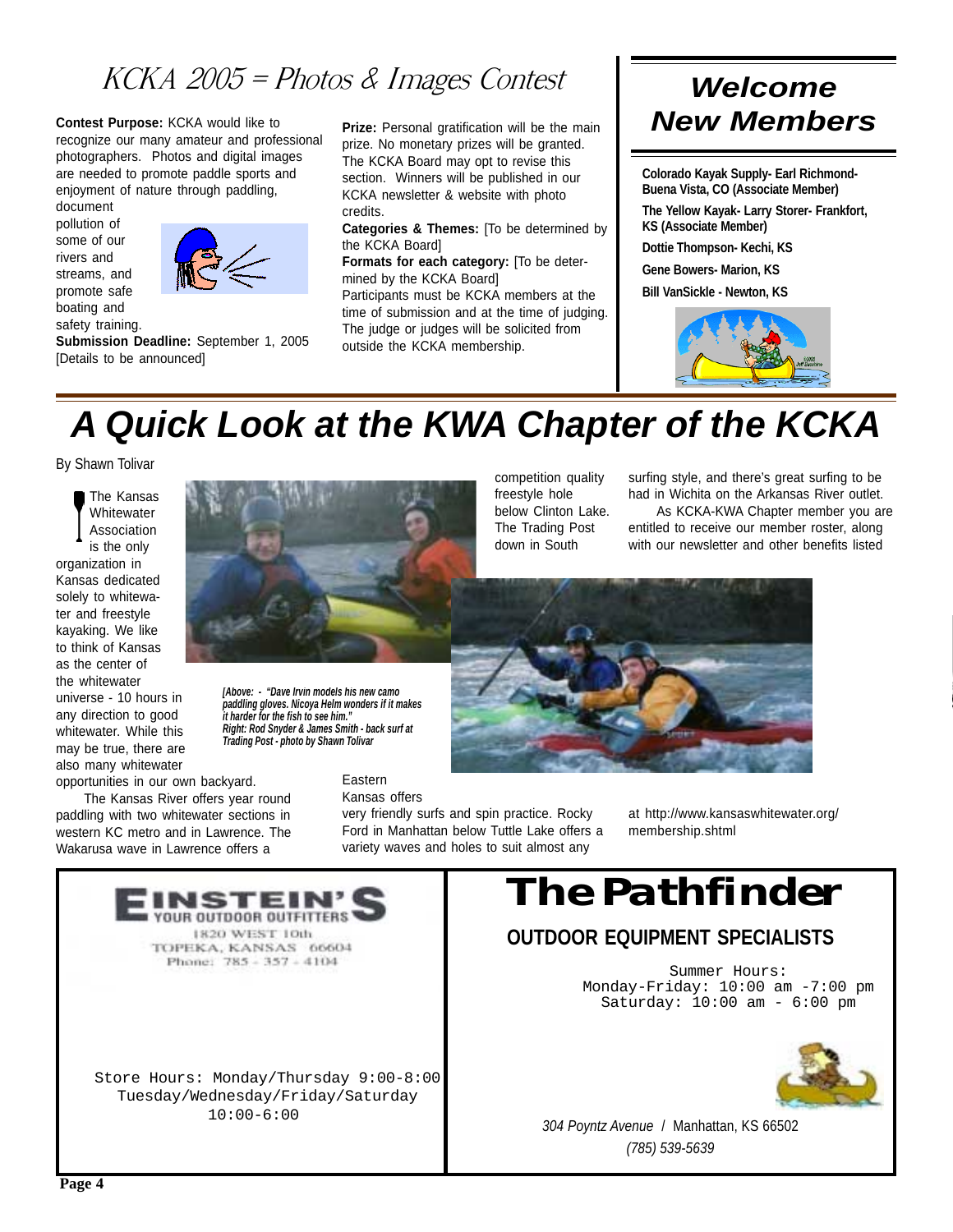#### (Dismal River..........CONTINUED FROM PAGE 1)

fair well, forcing us to negotiate his dead carcass. Cattle incursions into the river definitely created some sanitation concerns. The waterfalls described in other trip reports we had read were not apparent, but we did encounter a nice Class II rapid with two fun drops.

The campground is about 200 yards



*[Above: Keith Ratzloff scouts out the way to lower the boats down to the put-in - photo by Terry Harts]*

from the river. It was nice enough, but not on the river. You are therefore forced to carry your gear quite a distance. They provided fire rings, porta-potty and picnic tables. Camping on the riverbank is not an option on this river. There is so little settlement in the area that the night sky is a feast of stars. **Day Two**

We all agreed that the Saturday run from Seneca Bridge to Jamison Bridge was great fun. The river changed from beautiful pools to very fast narrows with trees on both sides. It is the most serpentine river I have ever been on. I often felt I was paddling a small meandering

stream.

Jamison to Highway 83 was a wider river but still moving about 3.5 mph. First day was 14.5 miles in 6 hours, with two stops, one for lunch and once at rapids. Second day was 21.5 miles in 7 hours with two breaks. The takeout for the campground is on



*[Above: Keith Ratzloff runs a rapids on the Dismal River - photo by Richard Seaton]*

Two elk one mile apart were constructed to

contain

the elk in an elk ranch that you must pass through. These require a portage and a climb over a tall ladder contraption. There is an opening in the fence through which you slide your boat. About 8-10 barbed wire fences crossed the river in places. We considered these a hazard, but only one wire fence had

*[Above: Terry Harts helps lower the boats down to*

*the put-in - photo by Keith Ratzloff]*

immediately after the county road bridge (Seneca Bridge).

river right,

fences about

to be portaged. Our wildlife observed included sightings of: deer, elk, muskrat, hawks, including red tailed and goshawk,

> blue heron, kingfishers, several species of ducks and coyotes on both nights.

> A light rain Friday evening at our take out made our camp a little wet, but not enough to dampen our spirits. A beautiful full rainbow made it the weather all worthwhile. This was followed by a 3/4 moon incredibly framed by clouds and the sand hills and trees.

It was a great twoday, 36-mile overnight trip! The Dismal River is not really a difficult trip. At the same time, it is not a beginner trip either. This is a river

with everything. There are must make moves, including several hairpin turns in fast moving water. Some sections were twisting and turning for quite a distance. The river demands your attention at all times! The take-out can be found on the river right side, upstream of old 83 Bridge and is a fairly difficult take-out. The water is fast and wants to pull you away from the bridge piling. Stay to the extreme right of right side piling. One of our paddlers had to do it four times before he got in. Barbwire across the river just past the bridge will make it interesting if you miss. Overall, the Dismal River was a great trip which we would highly recommend. In fact, the three of us intend to repeat this trip in the spring of 2005, staging our camping gear at the campground in order to minimize our load. [Editor's Note: Call Richard Seaton (see roster) if you are interested in running the Dismal River in 2005.]

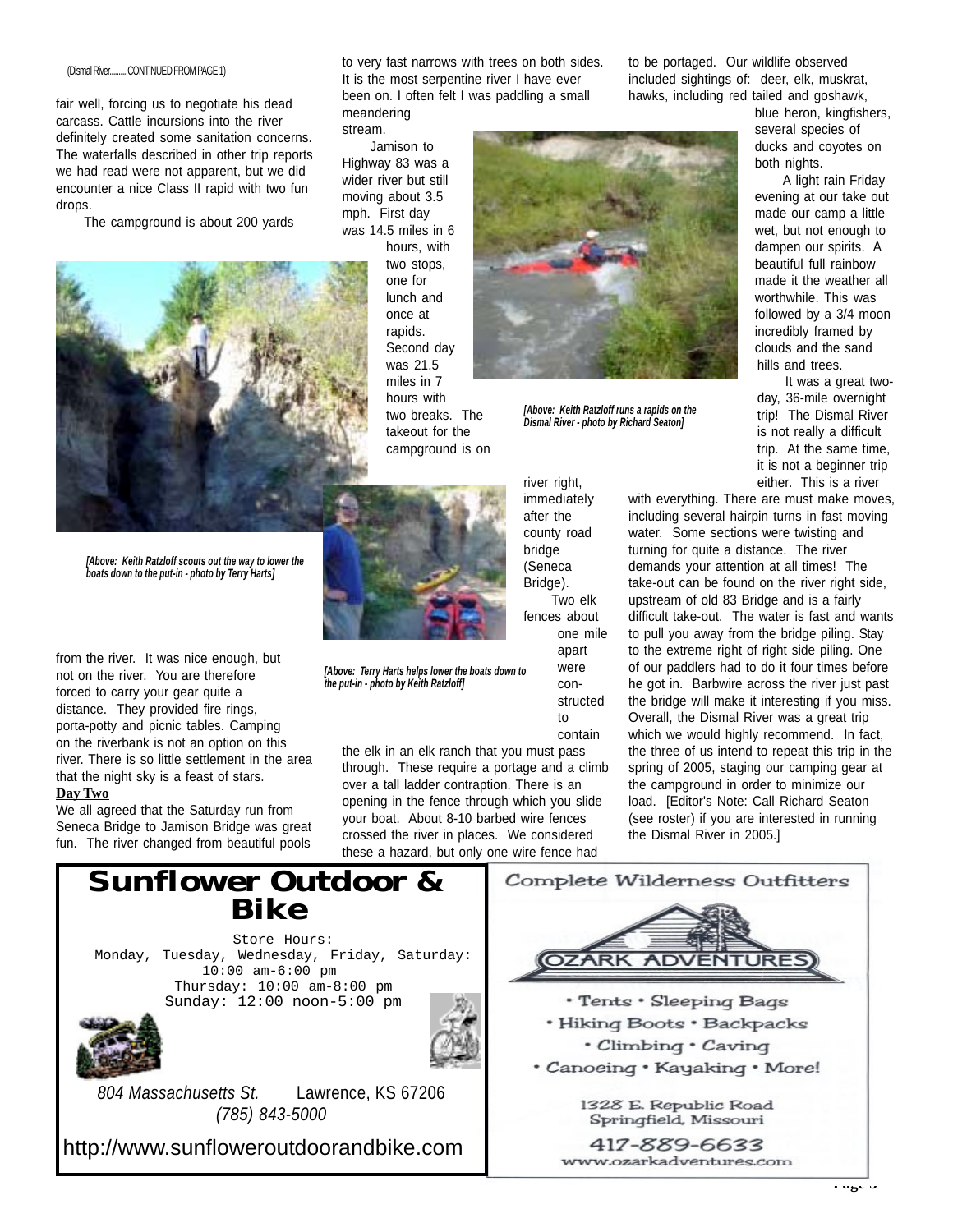### *Rescues & Recoveries - a Class for Touring Kayakers*

By Larry Storer - The Yellow Kayak

Man do we have class……..Rescues & Recoveries class that is. I offered several classes this past summer with a great response, so I decided to offer them in the winter through UFM. You can find

a description of the class in the events section of this newsletter along with other fun upcoming events. To help make these events more enjoyable for yourself and your paddling partners, why not take some time this winter to improve your paddling skills? These classes are fun and a great break from the cold winter days ahead, as they are located in a very warm 80 degree pool.

The adjoining photos are from one of my Council Grove Lake sessions. The day turned out to be a

perfect day for paddling and playing in the water but it didn't start out that way. When I got up that morning the air temp was 39 degrees, but with the promise of reaching the high 60's. The water temp was still around 60 degrees, which is none too warm, but not bad all the same. I had two students for this class session, both new to kayaking. I found out later in the day that this was their 5th anniversary. My class was their present to each other.

We started out with some on-land instruction, working through the parts of the kayak, the basic equipment and how it is used, and the mechanics behind the basic paddle strokes. The next step was to put the students on the water and let them work with what they had just learned. Burke and Amanda were having a lot of fun gliding across the water, as



*[Above: Larry Storer (right) and his students during dry land instruction.[ [Above Right: Practicing the "paddle float rescue". Right: Celebrating a successful rescue - all photos by Linda Rae, onewithgaia.com]*

one can only do in a

kayak. They tried out each paddling stroke and began to explore what a fun sport kayaking is. With the air temp quickly rising, it was time to break for lunch and discuss the afternoon agenda. We sat down together and enjoyed an impromptu potluck lunch. I think the fun part of teaching is getting to know your students on a more personal level.

After the lunch break, it was time to get wet. I demonstrated the wet-exit technique, the paddle float rescue technique, and the assisted rescue technique on land and then in the water. I had Burke and Amanda try it one at a time. They were both so surprised at how easy it was to get out of the kayak during a wet exit. The rescues went flawless

and you could see the confidence level rising with every new step we took. After toweling off and warming up with some hot tea, it was time to find out what kayaking can offer. We went on a cruise around the beautiful lake and checked out some of the wildlife (pelicans, ducks, and geese just to name a few). The lake turned to glass, as the

gentle breeze that we had in the morning died down and left us with pristine paddling conditions. I could not have asked for a better class session or better participants.

Please join me this winter in one of the classes that I am offering. I promise you will leave the class much more confident on the water and with much more paddling skill proficiency. If you have been through a Rescues and Recoveries class before and are ready to advance to the next level, please check out TJ Hittle's class, also offered through UFM. It is more focused on the Eskimo roll. Knowing TJ, these classes will be fun and packed with a lot of great information. Hope to see you this winter.



235 N. St. Francis - Wichita, Kansas **(316) 264-0836**



*Dagger Kayaks*

Store Hours: Monday-Friday 10:00-8:00 Saturday 10:00-6:00 **/** Sunday 12:00-5:00

*7724 East Central Wichita, KS 67206 (316) 684-6579 / (800) 371-0225 / mountainhighinc.com*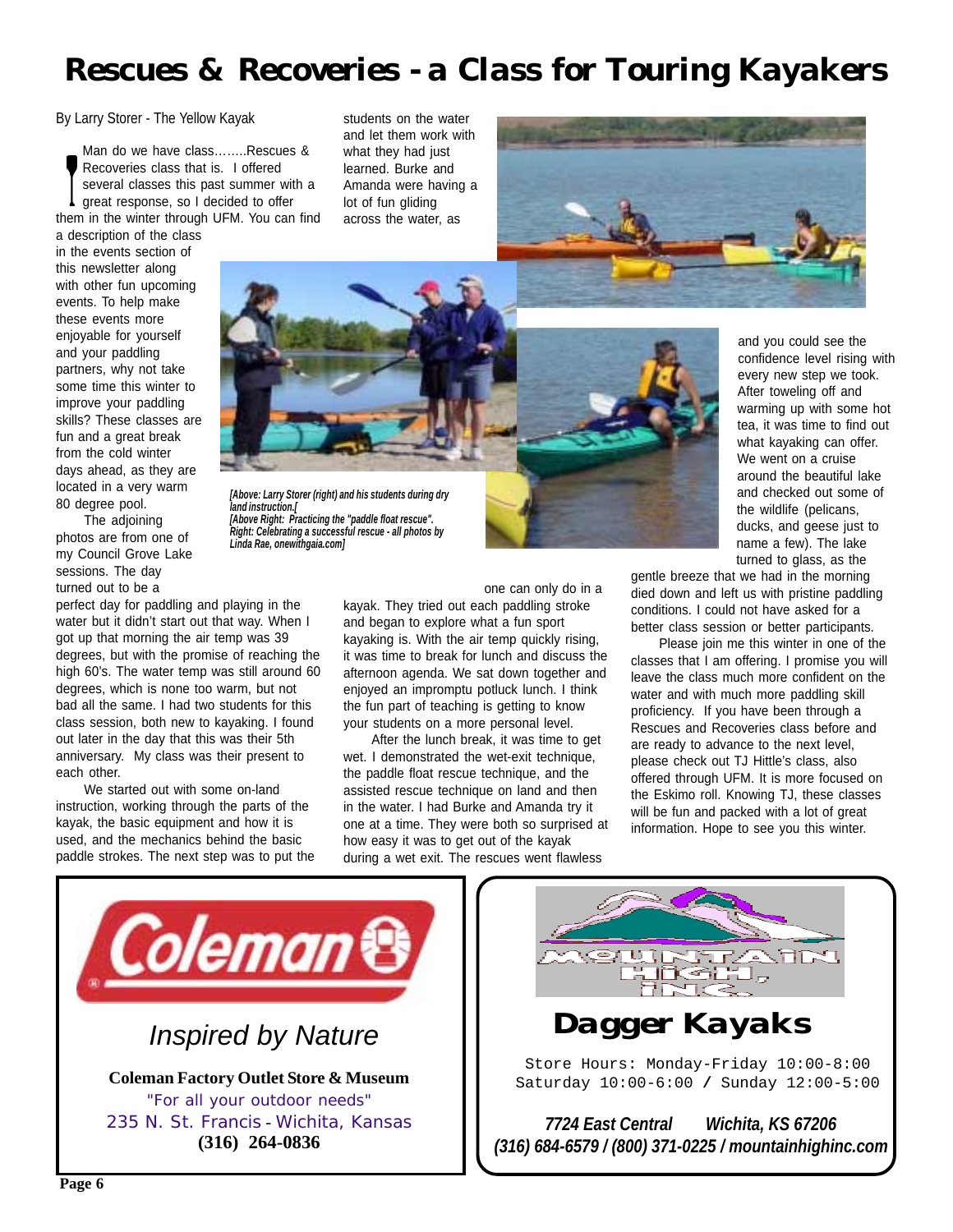# *Actions n' Captions*



*[Below: Big Piney Creek observation point - photo by Chris Collins*

*[Above: Kansas River "bend" near Wabaunsee, KS - photo by Lawrence Kansas artist, Lisa Grossman*





*[ Above: Larry Storer and his students practicing paddling strokes during a class - photo by Linda Rae, onewithgaia.com]*



*[ Above: Larry Storer practicing paddling strokes during a class photo by Linda Rae, onewithgaia.com]*





*[Above: Chris Collins surfing on the Mulberry River, AR - photo by Steve Deyoe*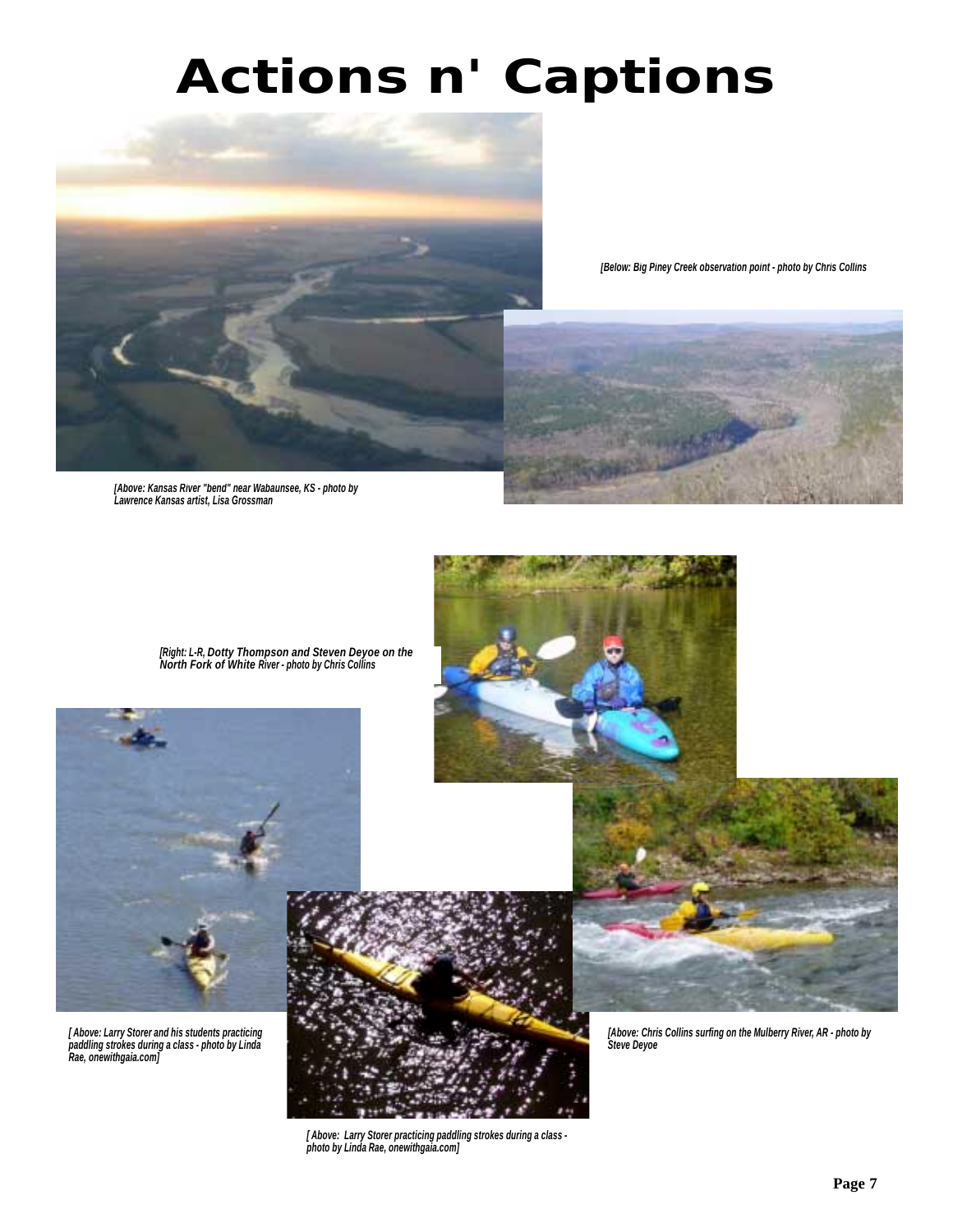# *KCKA & ACA Paddle America Club - Status Report*

By Chris Collins



A year's worth of discussion and campaigning has finally culminated in a decision. On November 6, 2004 the KCKA Board met at

President Jackie's home in Manhattan. The Board decided that KCKA should move ahead to become an ACA Paddle America Club. Chris Collins volunteered to implement the program and to be the club's liaison with ACA for 2005.

Becoming an ACA Paddle America Club would mean that KCKA, its Officers, its Board Members, its Trip Leaders and float trip Participants could be covered with liability insurance for club sponsored on-thewater activities. If any of the above-mentioned parties were to get sued then the liability insurance would provide a defense and would payoff if any of the parties were found liable.

In addition, the Board agreed that we would continue to include non-KCKA events on our calendar as long as they are clearly identified to distance KCKA from the event. Currently these non-KCKA events are marked "[PSA]" for Public Service Message and the schedule includes a definition for the mark.

Current Status: As of mid-December 2004 the implementation is on hold until ACA can either find another insurance carrier or cut a new deal with the current one. They are not currently covering any new trips.

# *Fall Rendezvous - a 2004 Trip Report*

By Cliff Long

Apparently some of our less than stalwart paddlers were too intimidated by the lack of water in the Arkansas River and opted not to attend the Fall Rendezvous. Those that came were treated to a campfire with river tales into the wee

hours Friday night. Saturday, we managed to get a small group of paddlers together at the Wichita Boathouse for some games, a little practice paddling, and a paddle up the river (and back). KCKA provided the meat for supper, which was augmented by the usual selection of wonderful potluck dishes. After supper, it was back to the campfire for stories and music. Our evening pickers and singers were Roger Norton, Jim Weaver, and Jim Johnson. It was surprising how many more people

showed up in the evening than came out to paddle.

Sunday, a few good paddlers (Charles Benjamin, Chris Collins, Lyle Kaufmann, Cliff Long, and Jim Weaver) drove over to El Dorado Lake to explore the Walnut River above the reservoir. We paddled up stream as far as we could go, then slid under a downed tree, and went as far as possible. Here, we portaged around a log jam, pulled over some accumulated limbs, and went to the end again. This time we decided it was time to call it the end.

A special thank you to Bill Cather for providing the place for the Rendezvous as well as all the work he put into preparation. Thanks also to Frank Akerman and Lyle Kaufmann for all the work they put into preparations.



### **Kansas River** Canoe Co

and Lawrence/Kansas City **KOA Kampground** 

1473 Hwy 40 Lawrence, KS 66044 (785) 842-3877 (800) 562-3708 res. only

**Canoe and kayak** float trips on the Delaware/Kansas **River** 

# *Fall River Canoe Trips*



### *Boat & Canoe Rentals*

Lloyd Funk, 416 E. River - Eureka, KS 67045 For Reservations Call: 620-583-6481 or 620-583- 6345 Evenings April - October

**Specializing in Group Trips** (Individuals, Churches, Clubs)

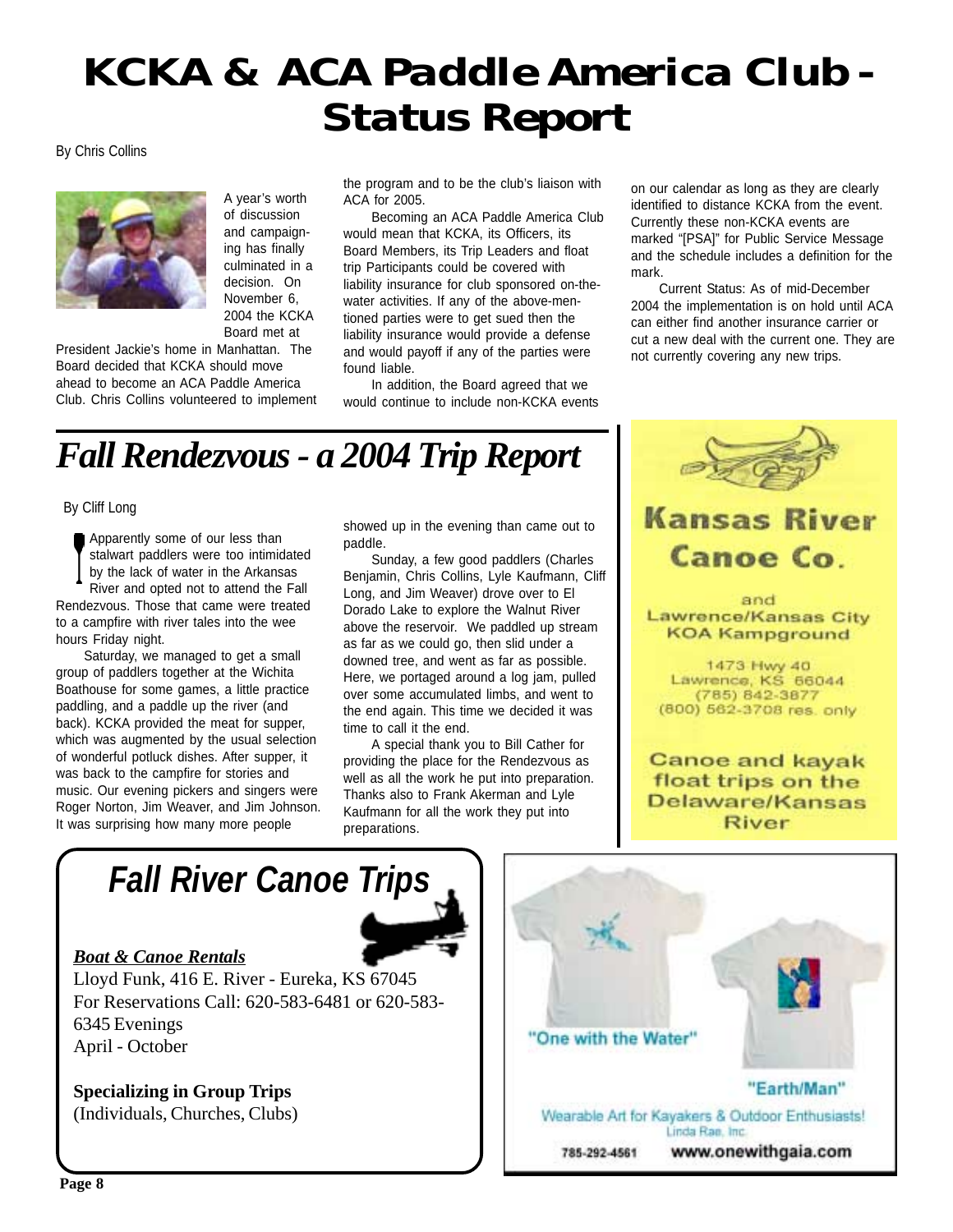### **Blackwater rivers - an excerpt**

By Elizabeth Dodd - Dept. English, Kansas State University

Blackwater rivers are filled with tannins, dark as tea if you scoop your hands full and lift the water into the sunlight, dark as coffee if you gaze down at their still, backwater coves and watch where bald cypress and tupelo cast their reflections across the surface, doubling the imagery of tree and leaf. They are filled with dead plant matter, as if they were southern rivers dreaming of northern bogs, as if current and motion longed to just stop, to lie down and gaze at the sky. In our rented canoe, my friend John and I push away from the bank and head downstream on the Black River, beginning a twelve-mile stretch of what's reputed to be one of the most beautiful places for paddling in North Carolina.

A few miles downstream are ancient bald cypress trees–one in particular is 1700 years old–and the only way to reach them is by water, since there's no road through the wild wetlands that surround them. The day is clear and bright after yesterday's rain, and doubly lovely since rain is forecast to return again tomorrow. In this October window of sunny weather, we float on a calm, dark current, watching each bend in the river. At lunchtime, we exclaim to one another that we must have arrived; a sentinel tree stands straight and very tall, though diagnostically flat-topped, where the river swings back into a thicket of cypress knees, poison-ivy covered stumps, and, even farther, hummocks of tupelo and flotillas of arrow-shaped weeds. John sits in the boat and eats an apple and almonds while I clamber over the

buttressed base of the tree, wrapping a nylon rope around it to record "diameter at breast height" and watching nervously for snakes. I tie a knot to denote the tree's girth, and then wrap it neatly from elbow to thumb, counting lengths of my forearm: fourteen. At home, with measuring tape, I'll translate this to just over 16 feet.

I don't know how to read this landscape, even less than I know how to transcribe our physical experience of the river's course against the visual map, encased in plastic, which we pass back and forth in the boat. The mild, autumn day feels deeply exotic, sensual with riparian otherness. Then the landscape changes, and these qualities intensify as we realize that only now are we entering the heart of the swamp, an area called in a paddler's guide "The Narrows." Here the river sheets out in shallows that slip past and among the ancient trees, dozens of them, one broken, hollowed trunk after another.

We watch carefully for tiny yellow flags tied near eye height that mark the navigable passage through The Narrows. These are faded strips of surveyor's tape, almost the same color and shape as the plumes of Spanish moss that dangle from the outstretched limbs above the water, so they seem to disappear at every turn, and it is easy to imagine being lost in such a wilderness. Over millennia, the likelihood that some major hurricane will sweep through and ravage the canopy is clear: you need only look up to see that nearly every ancient tree is marked by destruction: empty holes where branches once reached out their horizontal arms; gothic archways at the water's surface where the buttressed roots have rotted out to bare the cavity to the

current; snapped trunks that stand wholly open on one side, as if presenting a doorway to some passage just out of sight.

Once out of The Narrows, we're back in the river, a real channel that suggests linearity, direction, the physical image of the journey in, or out. Young tupelo shades palmetto along the bank; once, from a shaded, sheltered bend, wood ducks startle up from the water and head noisily elsewhere. A kingfisher scolds from up ahead.

Suddenly, before I have any idea what has happened, the boat has tipped and we're both in water over our heads, gasping at one another while we travel downstream with surprising speed. But the boat seems to right itself, though it's full of water, and I check it for backpack, dry bag, water bottles, while John treads water in the river, waiting for one of the paddles to float toward him, and then comes ashore. Are we all right? We are. It's cold, but manageable. Did we lose anything? One of the maps, still in a zip-lock bag, has floated away, and the rope has sunk to the bottom with its record of the five circumferences I marked with knots. I have only the memory of fourteen forearms' length for the mother-leviathan, a few miles upstream.

*Elizabeth Dodd is professor of English and Director of Creative Writing at Kansas State University. Her most recent book is PROS-PECT: JOURNEYS & LANDSCAPES (University of Utah Press, 2003). "Black River" is an excerpt from a longer essay called "The Scribe in the Woods," which she plans to include in her next book, a series of meditations about landscapes from throughout human history.*

### Kayaking the Inside Passage  $=$  a book review

#### By Bob Sinnett

Homelands: Kayaking the Inside Passage (1996) by Byron Ricks. \$13.50. 384p. New York: Avon (paper).

> The author is described as "an outdoor leader" and his wife and paddling partner, Maren Van Nostrand, "an outdoor educator and environmental

planner". Together, they spent five months on this adventurous journey, and they offer the reader shared feelings, experiences, and observations on the history, geography, and anthropology of the fauna and flora and personae of this region. The rich flavor of their remarks is captured in quotes: "The tidal cycle has become intuitive, internal… as if the two-thirds of us that is water also bears a tide".

Of a native village: "Maren envisions how the community must have lived here, the fires smoking, calls ricocheting among the canoes, a family house on every beach and bay". "The beauty of the canoe is that it's something that ties our whole community together (seven tribes listed)… It's a common heritage". "We have shaken the habit of our other lives, the arbitrary clockwork of society, and now live with the tides, with light and darkness".

Of other transport: "Many of the boats… carry an attitude…, an isolation, a withdrawal and aloofness… with the power of their engines and bulk of their craft, they somehow can control the sea". Both boats, recreational and commercial fishing, appeared more of a threat than the bears or Orcas. "It seems that this is what the Inside Passage has long been: a tapestry of homes and homelands interwoven with this grand inland sea".

Environmental concerns about pollution and exploitation without regard to consequences, such as with clearcutting were offered. For me I had associations of blue glaciers calving near St. Petersburg, paddling there with the tides, the Haida totem poles of the Carolinas and an inland passage cruise of this marvelous Northwest. I must return to this wilderness beauty life sometime!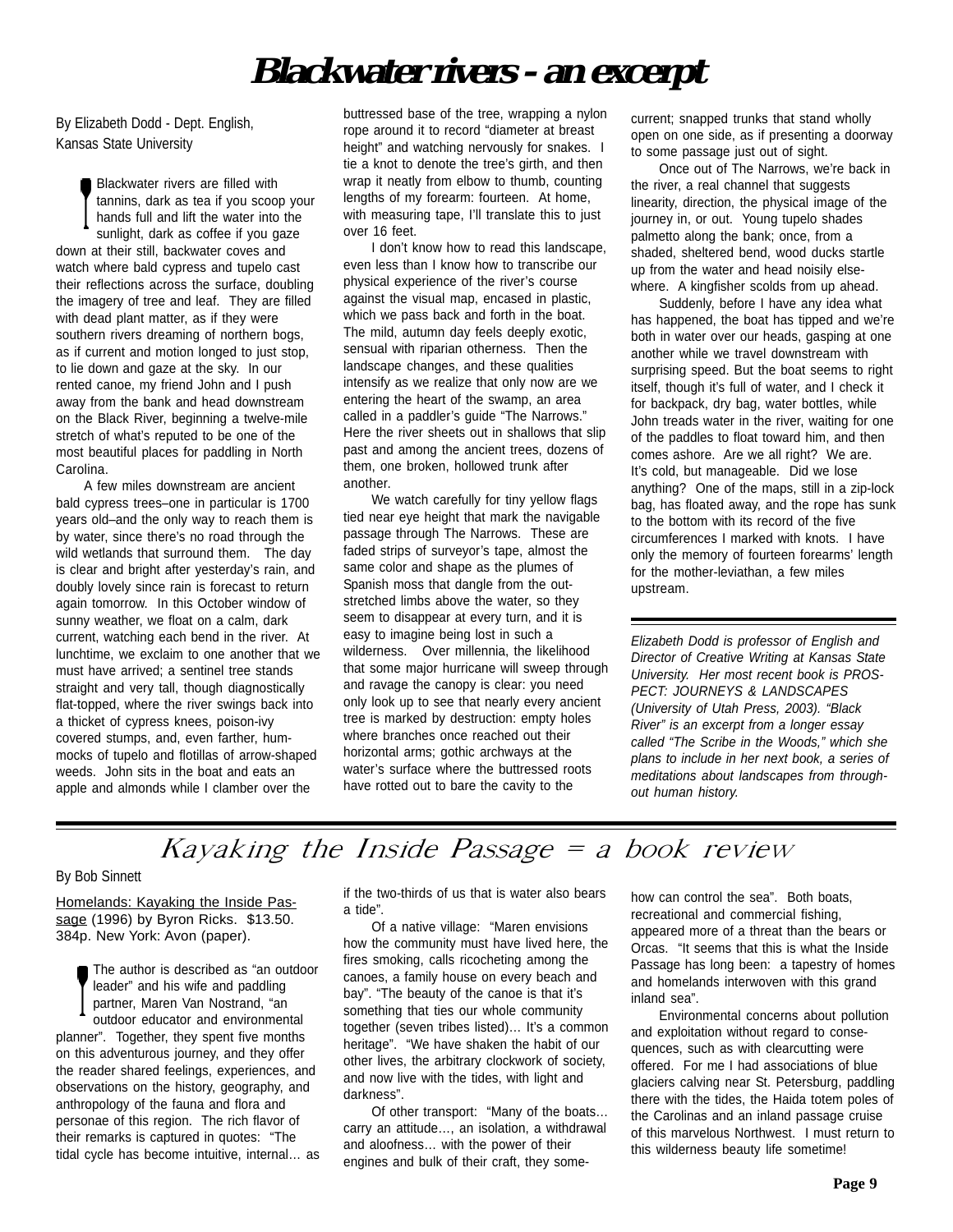## *Spring 2005 ACA Canoe & Rescue Classes*



**American Canoe Association (ACA) Essentials of River Canoeing- Sat. Mar. 12th, 2005.** Time 9:00 a.m.-5:00 p.m. This class covers the basics of paddling a canoe on the river and includes class I rapids. It is designed for the person who has little or no paddling experience. The location of this class will be in or near Manhattan and participants will be informed of the location by email at the end of Feb. We will cover safety, equipment, trip planning, basic paddle strokes, some simple maneuvers, and finally information on local and national paddling organizations. We will spend 50% of class time on the

water.

Kansas Canoe/Kayak Association (KCKA) Paddle Strokes Review - Sun. Mar. 13<sup>th</sup>, 2005. Time 9:00 a.m.-noon. For those with some formal canoe instruction. The goal will be to review basic canoe strokes and to make them graceful and efficient.

Kansas Canoe/Kayak Association Basic River Rescue - Sun. Mar. 13<sup>th</sup>, 2005. Time 1:00 p.m.-4:30 p.m. The purpose of this workshop is to look at basic river rescue skills with an emphasis on prevention. We will be using equipment that the paddler normally carries with them (throw rope, carabiners, possibly pulleys) along with basic river knowledge (mostly common sense).

**ACA Whitewater Canoe – by appointment.** Provides preparation to paddle comfortably class II whitewater, length is two days. Prerequisite– ACA Essentials of River canoe course. Please contact me if you're interested in this class (mjos8488@yahoo.com).

**FOR ALL CLASSES:** Enrollment is limited to ten persons and all participants must be 14 years of age or older. Bring a lunch, water, sunscreen and clothing appropriate to weather conditions (sun hat or rain jacket etc). Although immersion activities are not planned you never know what might happen so come dressed to get wet just in case and bring a change of clothes. If you need equipment (canoes, paddles, PFD etc) you can find information on rental at the KCKA website: http://www.tfsksu.net/~tjhittle/ks\_rent.htm or you can e-mail me for help. All participants must wear a PFD that is fully buckled up at all times while on or in the water. Participants who attend all parts of the ACA class will receive an ACA card of participation.

| (Please<br>- HHU |  |
|------------------|--|
| Name:<br>$\sim$  |  |
|                  |  |

Address:\_\_\_\_\_\_\_\_\_\_\_\_\_\_\_\_\_\_\_\_\_\_\_\_\_\_\_\_\_\_\_\_\_\_\_\_\_\_\_\_\_\_\_\_\_\_\_\_\_\_\_\_\_\_\_\_\_

Circle the classes you will take: ACA Essentials of River Canoeing - Sat. Mar. 12<sup>th</sup>, 2005 \$25 (includes text) KCKA Paddle Strokes Review-(morning) Sun. Mar. 13th, 2005 \$10 (includes handout) KCKA Basic River Rescue – (afternoon) Sun. Mar. 13th, 2005 \$10 (includes handout) ACA Whitewater Canoe - by appointment (2 days) \$30 (includes handout)

Will you be paddling solo or tandem? Are you a member of the Kansas Canoe and Kayak Association? Yes No (Circle one) If you are not a member add \$10 to your total.

Total enclosed (make check payable to Kansas Canoe Association): \$\_\_\_\_\_\_\_\_\_\_\_ Note that class cost does not include equipment.

You will be mailed a liability waiver (for KCKA and for ACA). This must be signed and returned before you can participate in these classes. Return to: Mick O'Shea, 604 Bertrand St, Manhattan, KS 66502. MJOS8488@yahoo.com

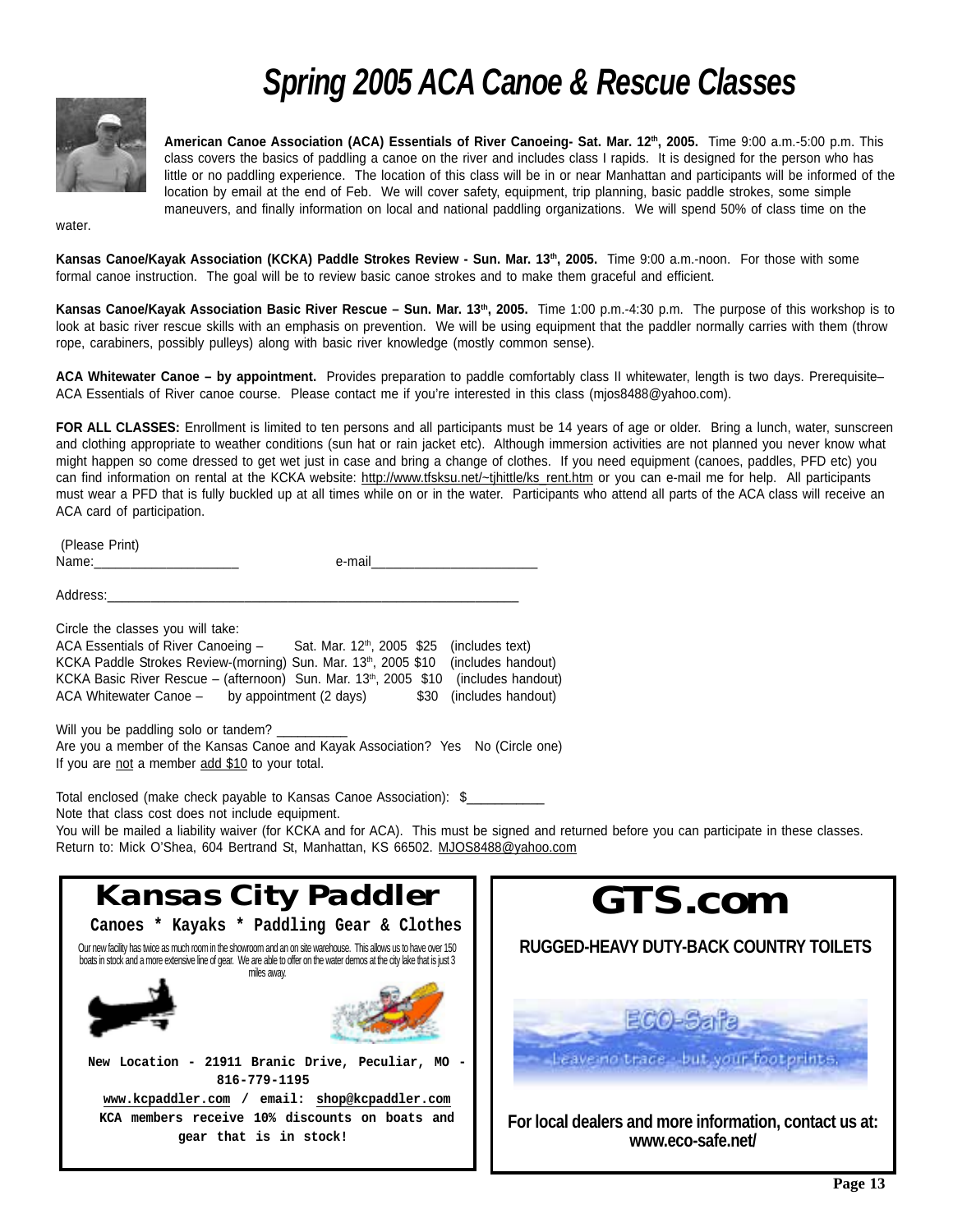### **Fall Novice Whitewater Trip on the North Fork River - a** By Chris Collins - KCKA Marketing Chr. **2004 Trip Report**

As I recall about eight paddlers signed up to help with this clinic and to enjoy a great weekend of paddling and camping in the Ozarks. Actually Steven Deyoe, Dotty Thompson and I were the only ones that participated. Dotty was our newest KCKA member at the time and our only novice. It was pouring down rain when we arrived. We were all in the same vehicle and we were without a shuttle.

Most of the whitewater rivers in the Ozarks were too low to be usable for training. We decided to fall back on the North Fork of the White River because it is mostly spring fed and almost always has water suitable for learning eddy turns and ferry moves. It is a very beautiful river and always a joy to paddle. I watched the weather and radar until our departure Friday morning. I was not sure if it would still be raining when we arrived, but I was pretty sure the weekend would be acceptable. After all, if we are dressed for a cold-water swim, we should be able to handle a little rain or drizzle.

Around midnight on Friday, the moon and stars replaced the rain clouds and the terrestrial radiation was accelerated. Terrestrial radiation is the term used to describe the Earth's heat being radiated into space. If the sky is clear, the temperature drops all night until the sun rises high enough to begin heating the Earth's surface. The warm surface then heats the air. An overcast sky will act like a blanket to reduce the temperature loss due to radiation If I remember correctly, the temperature dropped to 33 F Saturday morning and 32 F on Sunday morning. Nothing actually froze except us.

On the way, we stopped in Springfield to visit Ozark Adventures, one of our long time business members. They are less than a quarter mile off Highway 60 as you go around the south part of Springfield. There were a few items we wanted but could not find locally before we left. I walked in with a copy of the Kansas Paddler and greeted the owner. He smiled from ear to ear and was very anxious to help us. We all found a few things we could not do without. Dotty found a helmet that fit so she would not have to wear her biking helmet. Our business members do appreciate knowing that you see their advertisements in our newsletter.

I was concerned about Steven and Dotty having to pitch their tents in the rain. It was of little consequence to me because my van was my tent and my bed was already made. We finally maneuvered through Ozark hills and the rain-induced fog to arrive at Riverside Canoe, which is just downstream from Patrick Bridge. We got there early enough to raise the owners and arrange for a Saturday morning shuttle. Steven and Dotty pitched their tents under a picnic shelter located about 75 yards from a bathroom with flush toilets and hot showers. It worked perfectly. Their gear never got wet.

Steven and I had borrowed and scrounged enough clothing, spray skirt and a whitewater paddle to provide Dotty with a warm and enjoyable experience. We were all three pleased to say that it worked. I believe Dotty had a great time and she has agreed to

paddle with us at least 26 weekends during 2005. She will spend the remaining 26 weekends biking around or across Kansas. Steven and Dotty work together at a local medical facility where people receive help in the form of tiny springs and/or balloons being inserted in their veins. That can't be technically correct but I am sure you get the idea. I first met Dotty at Mountain High, another one of our long time business members, several days before our trip. She was swapping out a defective boat for a new one and I helped her move up to a Perception Enduro.

Dotty had just finished Jim Johnson's Red Cross kayak class and was ready for some basic training in moving water. On Saturday we took our gear to Hammond Mill Access. I drove the van to the Blair Bridge Public Access where I met Allen Maxey, the owner of Riverside Canoe Rental. He shuttled me back to Hammond Mill and provided entertaining conversation on the way. The water was about 60 F so we had to stay protected in case of a swim. I was especially concerned about Dotty because a bad experience like a cold swim could cause her to lose interest in future trips. We decided to use Saturday for a float trip and let Dotty get used to her new boat since this was its maiden voyage. She did great.

Sunday morning we put in at Twin Bridges at 9:20 AM and took out at Hammond Mill Access. Again, Allen Maxey shuttled me back to the put-in. By the way, we were unable to contact anyone at Twin Bridges to pay the access fee. A sign in the window indicated that the place was for sale. The Twin Bridges run is my favorite. I had run it once before with Cliff Long. The stream is much narrower and a little more remote. We found many more strainers and obstacles that created eddies. Again, Dotty did great. By the end of the run, she was beginning to get the hang of eddy turns and she never took a swim. The Twin Bridges run was 5.11 miles by the trip meter on my GPS and it lasted 1.8 hours. This included the time we spent playing in every eddy we could find. Our gear was loaded and we were on our way back to Wichita by noon.

I think Dotty is now ready for training on the Mulberry or an equivalent stream in the spring. On the way out, we scouted the Hebron Access located a few miles upstream from the Twin Bridges Access. We will have to catch it after a nice rain or sometime when the more popular sections are too high.

Come play with us in the spring!



### KCKA Accessories Kayak Chapter Videos T-Shirts - KCKA Decals - Ball Caps - Bumper Stickers Training & Trip Videos **Contact Belinda Cullen - 6419 SE Stubbs Road Berryton, KS 66409 / 785-379-9916 / email: pcullen@sbcglobal.net**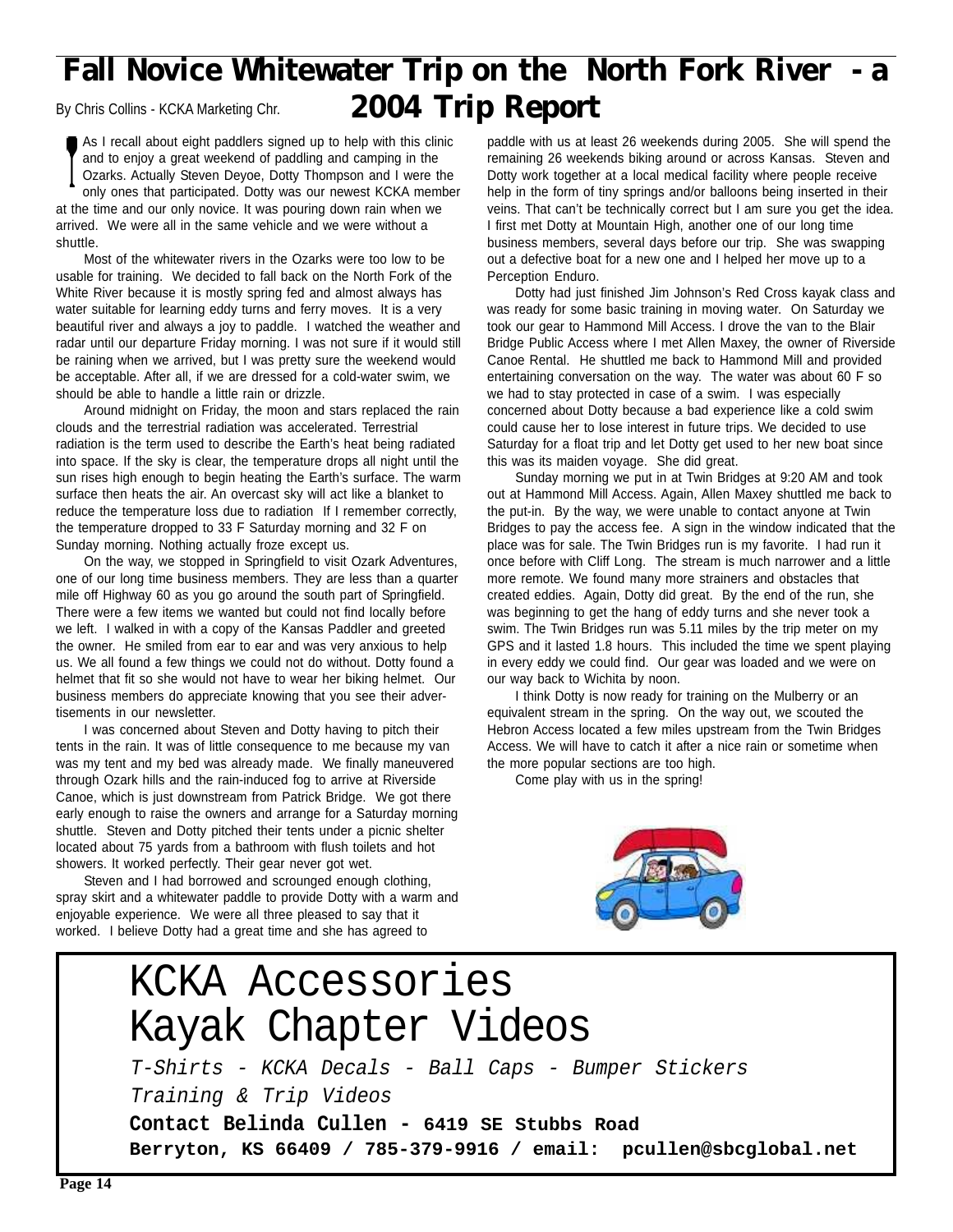|                                                                                                                                                                                                                                                                                                                                                                                                                                                                     | <b>KCKA MEMBERSHIP APPLICATION</b>                                                                                                                                                                                                                                                                                                                                                                                                                                                                                                                                                                                                                                                                                                                                                                                                                                                                                                                                                                                                                                                                                                        |  |
|---------------------------------------------------------------------------------------------------------------------------------------------------------------------------------------------------------------------------------------------------------------------------------------------------------------------------------------------------------------------------------------------------------------------------------------------------------------------|-------------------------------------------------------------------------------------------------------------------------------------------------------------------------------------------------------------------------------------------------------------------------------------------------------------------------------------------------------------------------------------------------------------------------------------------------------------------------------------------------------------------------------------------------------------------------------------------------------------------------------------------------------------------------------------------------------------------------------------------------------------------------------------------------------------------------------------------------------------------------------------------------------------------------------------------------------------------------------------------------------------------------------------------------------------------------------------------------------------------------------------------|--|
|                                                                                                                                                                                                                                                                                                                                                                                                                                                                     | PLEASE PRINT LEGIBLY<br>Date: the contract of the contract of the contract of the contract of the contract of the contract of the contract of the contract of the contract of the contract of the contract of the contract of the contract of the cont                                                                                                                                                                                                                                                                                                                                                                                                                                                                                                                                                                                                                                                                                                                                                                                                                                                                                    |  |
|                                                                                                                                                                                                                                                                                                                                                                                                                                                                     |                                                                                                                                                                                                                                                                                                                                                                                                                                                                                                                                                                                                                                                                                                                                                                                                                                                                                                                                                                                                                                                                                                                                           |  |
| OE ASSOCIATIO                                                                                                                                                                                                                                                                                                                                                                                                                                                       | Address: the contract of the contract of the contract of the contract of the contract of the contract of the contract of the contract of the contract of the contract of the contract of the contract of the contract of the c                                                                                                                                                                                                                                                                                                                                                                                                                                                                                                                                                                                                                                                                                                                                                                                                                                                                                                            |  |
|                                                                                                                                                                                                                                                                                                                                                                                                                                                                     |                                                                                                                                                                                                                                                                                                                                                                                                                                                                                                                                                                                                                                                                                                                                                                                                                                                                                                                                                                                                                                                                                                                                           |  |
|                                                                                                                                                                                                                                                                                                                                                                                                                                                                     | ITHIS PHONE NUMBER & EMAIL ADDRESS WILL BE LISTED IN THE NEWSLETTER ROSTERI                                                                                                                                                                                                                                                                                                                                                                                                                                                                                                                                                                                                                                                                                                                                                                                                                                                                                                                                                                                                                                                               |  |
|                                                                                                                                                                                                                                                                                                                                                                                                                                                                     | My areas of interest include (check all that apply):                                                                                                                                                                                                                                                                                                                                                                                                                                                                                                                                                                                                                                                                                                                                                                                                                                                                                                                                                                                                                                                                                      |  |
|                                                                                                                                                                                                                                                                                                                                                                                                                                                                     | <b>Family/Flatwater Canoeing (Class I-II)</b>                                                                                                                                                                                                                                                                                                                                                                                                                                                                                                                                                                                                                                                                                                                                                                                                                                                                                                                                                                                                                                                                                             |  |
|                                                                                                                                                                                                                                                                                                                                                                                                                                                                     | ப<br><b>Kayak Touring (Class I-II)</b><br>Whitewater Canoeing/Kayaking/Rafting (Class III+)                                                                                                                                                                                                                                                                                                                                                                                                                                                                                                                                                                                                                                                                                                                                                                                                                                                                                                                                                                                                                                               |  |
|                                                                                                                                                                                                                                                                                                                                                                                                                                                                     |                                                                                                                                                                                                                                                                                                                                                                                                                                                                                                                                                                                                                                                                                                                                                                                                                                                                                                                                                                                                                                                                                                                                           |  |
| Please tell us how you heard about the<br>Kansas Canoe & Kayak Association - check                                                                                                                                                                                                                                                                                                                                                                                  | <b>CHECK ONE TYPE OF MEMBERSHIP:</b><br>\$15.00 Single / Family Membership                                                                                                                                                                                                                                                                                                                                                                                                                                                                                                                                                                                                                                                                                                                                                                                                                                                                                                                                                                                                                                                                |  |
| all that apply:<br>From a friend who boats                                                                                                                                                                                                                                                                                                                                                                                                                          | \$65.00 Associate/Business Membership<br>(w/a KCKA Newsletter ad & KCKA Website ad)                                                                                                                                                                                                                                                                                                                                                                                                                                                                                                                                                                                                                                                                                                                                                                                                                                                                                                                                                                                                                                                       |  |
| Another KCKA Member:                                                                                                                                                                                                                                                                                                                                                                                                                                                | \$200.00 Life Membership                                                                                                                                                                                                                                                                                                                                                                                                                                                                                                                                                                                                                                                                                                                                                                                                                                                                                                                                                                                                                                                                                                                  |  |
| KANSAS PADDLER Home Page<br>Information at a business (name):<br>Article in News Media                                                                                                                                                                                                                                                                                                                                                                              | (does not include chapter dues)<br>My additional contribution to KCKA Conservation-Access Program<br><b>OPTIONAL CHAPTER AFFILIATIONS</b>                                                                                                                                                                                                                                                                                                                                                                                                                                                                                                                                                                                                                                                                                                                                                                                                                                                                                                                                                                                                 |  |
| A KCKA activity booth                                                                                                                                                                                                                                                                                                                                                                                                                                               | \$5.00 Kayak Chapter<br>\$5.00 Kansas Whitewater Association Chapter                                                                                                                                                                                                                                                                                                                                                                                                                                                                                                                                                                                                                                                                                                                                                                                                                                                                                                                                                                                                                                                                      |  |
| Other/Name:                                                                                                                                                                                                                                                                                                                                                                                                                                                         | <b>TOTAL OF ALL FEES</b><br>Please fill out this form completely, even if you are renewing. Send the application and                                                                                                                                                                                                                                                                                                                                                                                                                                                                                                                                                                                                                                                                                                                                                                                                                                                                                                                                                                                                                      |  |
|                                                                                                                                                                                                                                                                                                                                                                                                                                                                     | your check for TOTAL OF ALL FEES to:                                                                                                                                                                                                                                                                                                                                                                                                                                                                                                                                                                                                                                                                                                                                                                                                                                                                                                                                                                                                                                                                                                      |  |
| Kansas Canoe & Kayak Association; PO Box 44-2490; Lawrence, KS 66044                                                                                                                                                                                                                                                                                                                                                                                                |                                                                                                                                                                                                                                                                                                                                                                                                                                                                                                                                                                                                                                                                                                                                                                                                                                                                                                                                                                                                                                                                                                                                           |  |
| KCKA depends upon volunteer efforts. I am willing to help with these activities:<br>Marketing/Membership<br>0                                                                                                                                                                                                                                                                                                                                                       |                                                                                                                                                                                                                                                                                                                                                                                                                                                                                                                                                                                                                                                                                                                                                                                                                                                                                                                                                                                                                                                                                                                                           |  |
| Flatwater/Touring Trips<br>0                                                                                                                                                                                                                                                                                                                                                                                                                                        | Instruction/Safety<br>0<br>Special Events, Rendezvous, etc<br>O                                                                                                                                                                                                                                                                                                                                                                                                                                                                                                                                                                                                                                                                                                                                                                                                                                                                                                                                                                                                                                                                           |  |
| <b>Whitewater Trips</b><br>0                                                                                                                                                                                                                                                                                                                                                                                                                                        | Website<br>O                                                                                                                                                                                                                                                                                                                                                                                                                                                                                                                                                                                                                                                                                                                                                                                                                                                                                                                                                                                                                                                                                                                              |  |
|                                                                                                                                                                                                                                                                                                                                                                                                                                                                     |                                                                                                                                                                                                                                                                                                                                                                                                                                                                                                                                                                                                                                                                                                                                                                                                                                                                                                                                                                                                                                                                                                                                           |  |
| <b>General Waiver &amp; Liability Release</b>                                                                                                                                                                                                                                                                                                                                                                                                                       |                                                                                                                                                                                                                                                                                                                                                                                                                                                                                                                                                                                                                                                                                                                                                                                                                                                                                                                                                                                                                                                                                                                                           |  |
| THE ABOVE, I FREELY SIGN THIS WAIVER AGREEMENT.                                                                                                                                                                                                                                                                                                                                                                                                                     | THE UNDERSIGNED, HEREBY ACKNOWLEDGE THAT I AM AWARE THAT THERE ARE CERTAIN ELEMENTS OF DANGER INHERENT IN BOATING ACTIVITIES WHICH ARE BEYOND THE CONTROL OF KANSAS CANOE & KAYAK<br>ASSOCIATION (KCKA), ITS TRIP COORDINATORS, CLUB MEMBERS, CLUB OFFICERS AND THE BOARD OF DIRECTORS, AND THAT PARTICIPATION IN THESE EVENTS AND OTHER ACTIVITIES SUCH AS FLOAT TRIP AND CAMP<br>OUTINGS, ENTAILS UNAVOIDABLE RISK AND POSSIBLE LOSS OF LIFE AND OR PROPERTY. IN CONSIDERATION OF THE KCKA, TRIP COORDINATORS, OFFICERS, BOARD OF DIRECTORS AND MEMBERS OF KCKA, I DO<br>HEREBY FOR MYSELF AND FOR ALL WHO MAY HEREAFTER CLAIM THROUGH OR FOR ME, WAIVE AND RELEASE ALL FUTURE CLASSES, RIGHTS AND CAUSES OF ACTION ACCORDED IN MY FAVOR AS A RESULT OF<br>PERSONAL INJURIES, LOSS OF LIFE OR LOSS OF PROPERTY WHICH I MAY SUFFER WHILE PARTICIPATING IN CLUB EVENTS, AGAINST THE PEOPLE AND ORGANIZATION OF THE KCKA AS DESCRIBED ABOVE AND I<br>FURTHER HEREBY COVENANT AND AGREE, THAT NO SUIT OR ACTION AT LAW SHALL BE INSTITUTED FOR THE ABOVE REASONS BY ME OR OTHERS IN MY BEHALF OR IN MY RIGHT. HAVING READ AND UNDERSTANDING |  |
|                                                                                                                                                                                                                                                                                                                                                                                                                                                                     |                                                                                                                                                                                                                                                                                                                                                                                                                                                                                                                                                                                                                                                                                                                                                                                                                                                                                                                                                                                                                                                                                                                                           |  |
|                                                                                                                                                                                                                                                                                                                                                                                                                                                                     |                                                                                                                                                                                                                                                                                                                                                                                                                                                                                                                                                                                                                                                                                                                                                                                                                                                                                                                                                                                                                                                                                                                                           |  |
| Phone ___________                                                                                                                                                                                                                                                                                                                                                                                                                                                   | <u>and</u> and                                                                                                                                                                                                                                                                                                                                                                                                                                                                                                                                                                                                                                                                                                                                                                                                                                                                                                                                                                                                                                                                                                                            |  |
| Signature(s) X_                                                                                                                                                                                                                                                                                                                                                                                                                                                     | <u> 1989 - Jan James James James James James James James James James James James James James James James James J</u>                                                                                                                                                                                                                                                                                                                                                                                                                                                                                                                                                                                                                                                                                                                                                                                                                                                                                                                                                                                                                      |  |
|                                                                                                                                                                                                                                                                                                                                                                                                                                                                     |                                                                                                                                                                                                                                                                                                                                                                                                                                                                                                                                                                                                                                                                                                                                                                                                                                                                                                                                                                                                                                                                                                                                           |  |
|                                                                                                                                                                                                                                                                                                                                                                                                                                                                     |                                                                                                                                                                                                                                                                                                                                                                                                                                                                                                                                                                                                                                                                                                                                                                                                                                                                                                                                                                                                                                                                                                                                           |  |
|                                                                                                                                                                                                                                                                                                                                                                                                                                                                     | Revised: 09/21/04                                                                                                                                                                                                                                                                                                                                                                                                                                                                                                                                                                                                                                                                                                                                                                                                                                                                                                                                                                                                                                                                                                                         |  |
| The Kansas Canoe & Kayak Association (KCKA), formerly the Kansas Canoe Association, organized April 26, 1975, is a Kansas Not-For-Profit Corporation. KCKA is an organization of canoeists, kayakers, and rafters working toge<br>KCKA Bylaws, Outdoor Code, KCKA History, Paddling Tips, Trip Waiver Forms, a list of businesses that extend KCKA Members a discount, and much more<br>can be found on-line in the KANSAS PADDLER Home Page on the Membership Page |                                                                                                                                                                                                                                                                                                                                                                                                                                                                                                                                                                                                                                                                                                                                                                                                                                                                                                                                                                                                                                                                                                                                           |  |
|                                                                                                                                                                                                                                                                                                                                                                                                                                                                     |                                                                                                                                                                                                                                                                                                                                                                                                                                                                                                                                                                                                                                                                                                                                                                                                                                                                                                                                                                                                                                                                                                                                           |  |
|                                                                                                                                                                                                                                                                                                                                                                                                                                                                     |                                                                                                                                                                                                                                                                                                                                                                                                                                                                                                                                                                                                                                                                                                                                                                                                                                                                                                                                                                                                                                                                                                                                           |  |
|                                                                                                                                                                                                                                                                                                                                                                                                                                                                     |                                                                                                                                                                                                                                                                                                                                                                                                                                                                                                                                                                                                                                                                                                                                                                                                                                                                                                                                                                                                                                                                                                                                           |  |

*Need a membership application for you or a friend. Copy this one or go on-line in the KANSAS PADDLER Home Page.*